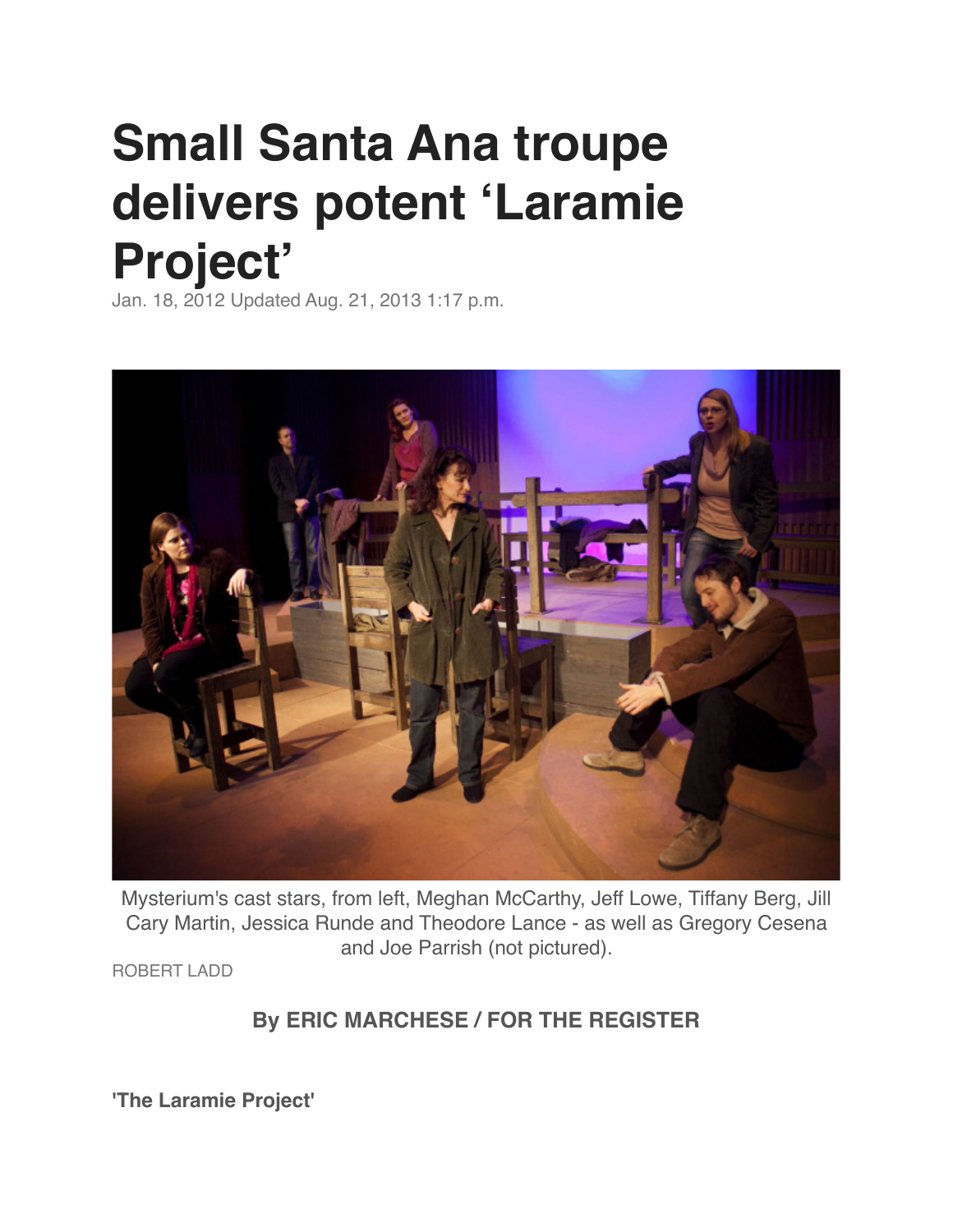**When:** Through Feb. 12. 8 p.m. Thursdays-Saturdays, 2 p.m. Sundays **Where:** Mysterium Theater, 19200 Dodge Ave., Santa Ana **How much:** \$18 (\$15 students/seniors/military) **Length:** 2 hours, 30 minutes **Suitability:** Adult language and content **Call:** 714-505-3454 **Online:** [mysteriumshop.com](http://mysteriumshop.com/index.htm)

The assault and torture that led to the death of Matthew Shepard in October 1998, shocked the nation and brought the town of Laramie, Wyo., the same notoriety as Waco, Texas and Columbine, Colo.

Laramie's residents, though, were unnerved by Shepard's killing and bewildered that two of its own young men could have been the perpetrators of what was eventually deemed a hate crime. The 21-year-old Shepard was gay, and for being so, he paid with his life – abducted and robbed, then tied to a fence and savagely beaten, dying six days later.

The crime was national news, but it took a team of playwrights and actors from New York to visit Laramie, investigate and examine what happened there, and turn their experiences into a play to try to make sense of it all.

If Stephen John's often sober new staging of "The Laramie Project" at Mysterium Theater proves anything, it's that what happened in Laramie more than 13 years ago could have happened anywhere in the U.S., where our open society invites the interaction of individuals and groups not necessarily tolerant of one another.

Completed and staged in 2000, "The Laramie Project" was an ambitious undertaking: Six cross-country visits to Laramie and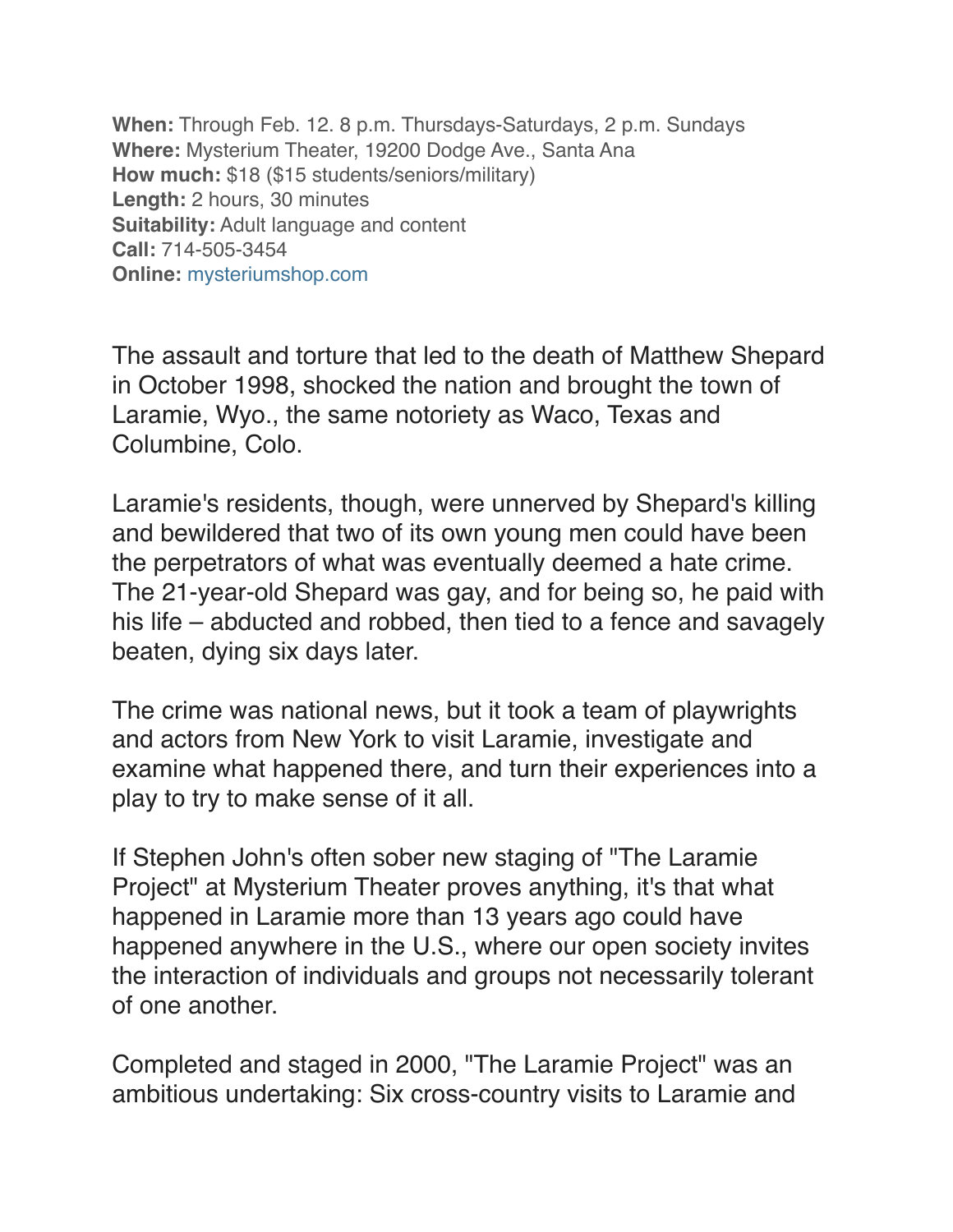hundreds of interviews yielded a complex three-act play covering the town, its general views of Shepard, and both the immediate and long-term aftermaths of the brutal crime.

The characters in this fact-based drama are the dozens of townspeople interviewed – students, law enforcement officers, teachers, clergymen and more. Even the playwrights themselves are active characters in this story.

Mysterium's staging also proves that even small theater companies with scarce resources are capable of yielding as successful a "Laramie" as any larger, wealthier troupe.

John's staging and direction traverse the text's complexities with ease, and he and his company yield a sterling production that's impassioned and intense without being soppy or preachy. Rather than list which performers portray which characters, the cast's four men and four women are each billed as one of the seven members of the Tectonic Theater Project, with Meghan McCarthy serving as an all-purpose "Tectonic Theater Member." Particularly intriguing is how Tectonic leader Moisés Kaufman and his colleagues chose not only to depict what happened to Shepard, and its effects on Laramie, but also the broader picture of their interactions with the citizens of Laramie and the process of creating the play.

Firsthand testimony is what drives "Laramie," and it's the fuel that powers this staging. The cumulative effect is a series of vivid mental pictures that transcends the play's deceptively simple format.

One observer sees "irony and tragedy" in the fact that Shepard had settled upon human rights as a potential career. The town's Unitarian Universalist minister (played by Jeff Lowe) relates that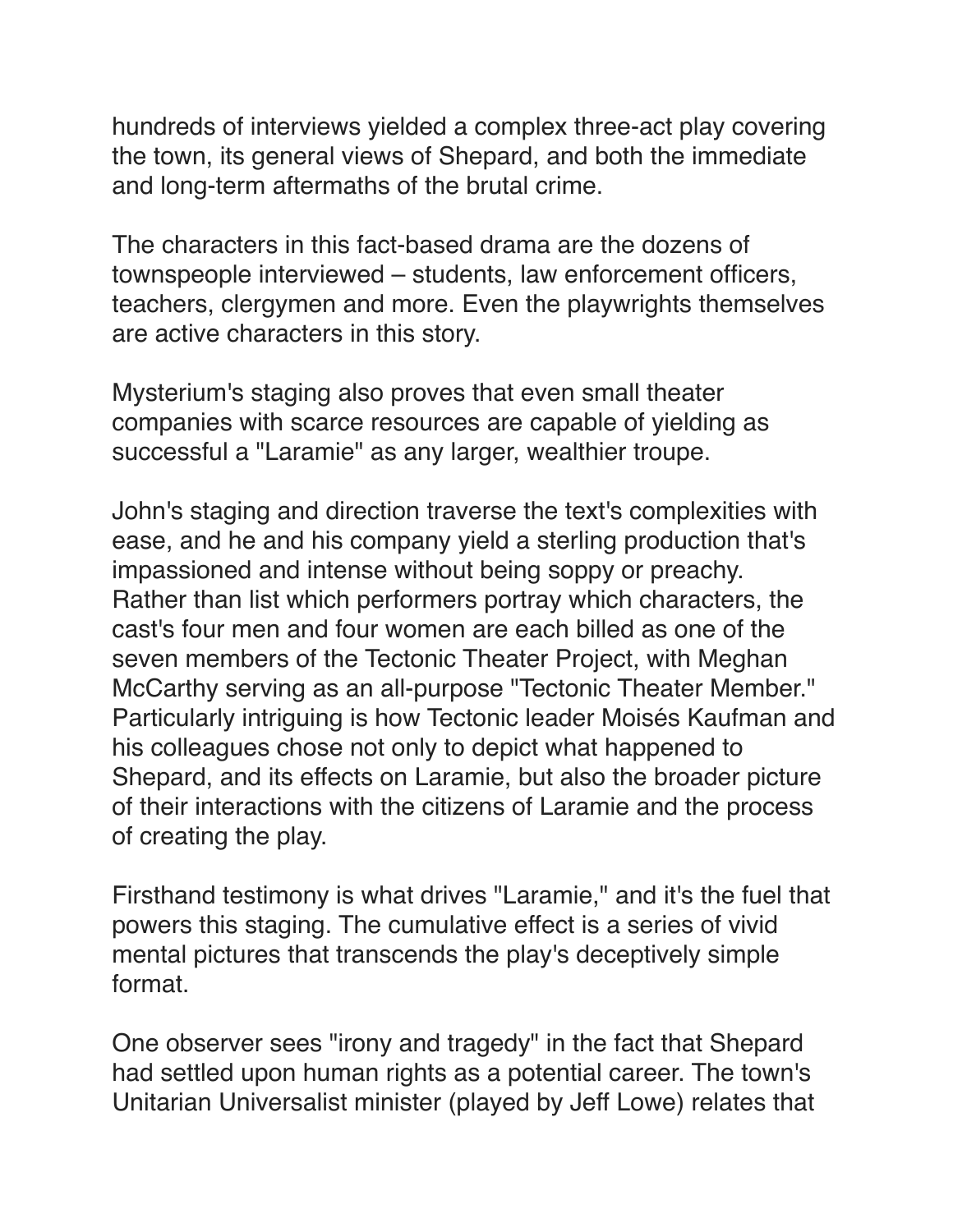hundreds of mourners have made a "pilgrimage" to the site of Shepard's beating and torture, deriving "a powerful, personal experience" from it.

The emergency-room doctor (Joe Parrish) who treated Matthew Shepard says his injuries were "not what you would expect from one person doing this to another" – then adds, for emphasis, "it offends us." He also finds incomprehensible "the magnitude of the hatred" evident for anyone to be treated so savagely.

The community suffers a secondary trauma when hundreds of members of the national news media descend upon Laramie, a place "not used to this type of attention." While most residents viewed them as "predators," one noted that their presence "made people accountable – it made them think."

One prominent citizen, a Catholic priest (played by Lowe), even anticipated blowback from the as-yet nascent theater project: "If you people write a play of this, say it right. Don't make matters worse – do your best to do it right."

All of John's performers possess the gravitas so crucial to their characters and to this play. In particular, Parrish's restrained, thoughtful delivery enhances his every portrayal – among others, as playwright Kaufman; Matthew's academic adviser at University of Wyoming; the emergency room doctor who tried to save Shepard and the chief neurosurgeon who worked on him; a homophobic religious leader; the judge who hands down two consecutive life sentences to one of the killers; and Matthew Shepard's father.

Lowe, McCarthy and Parrish are joined by the equally superb Tiffany Berg, Gregory Cesena, Theodore Lance, Jill Cary Martin and Jessica Runde. Like their Tectonic counterparts, these eight